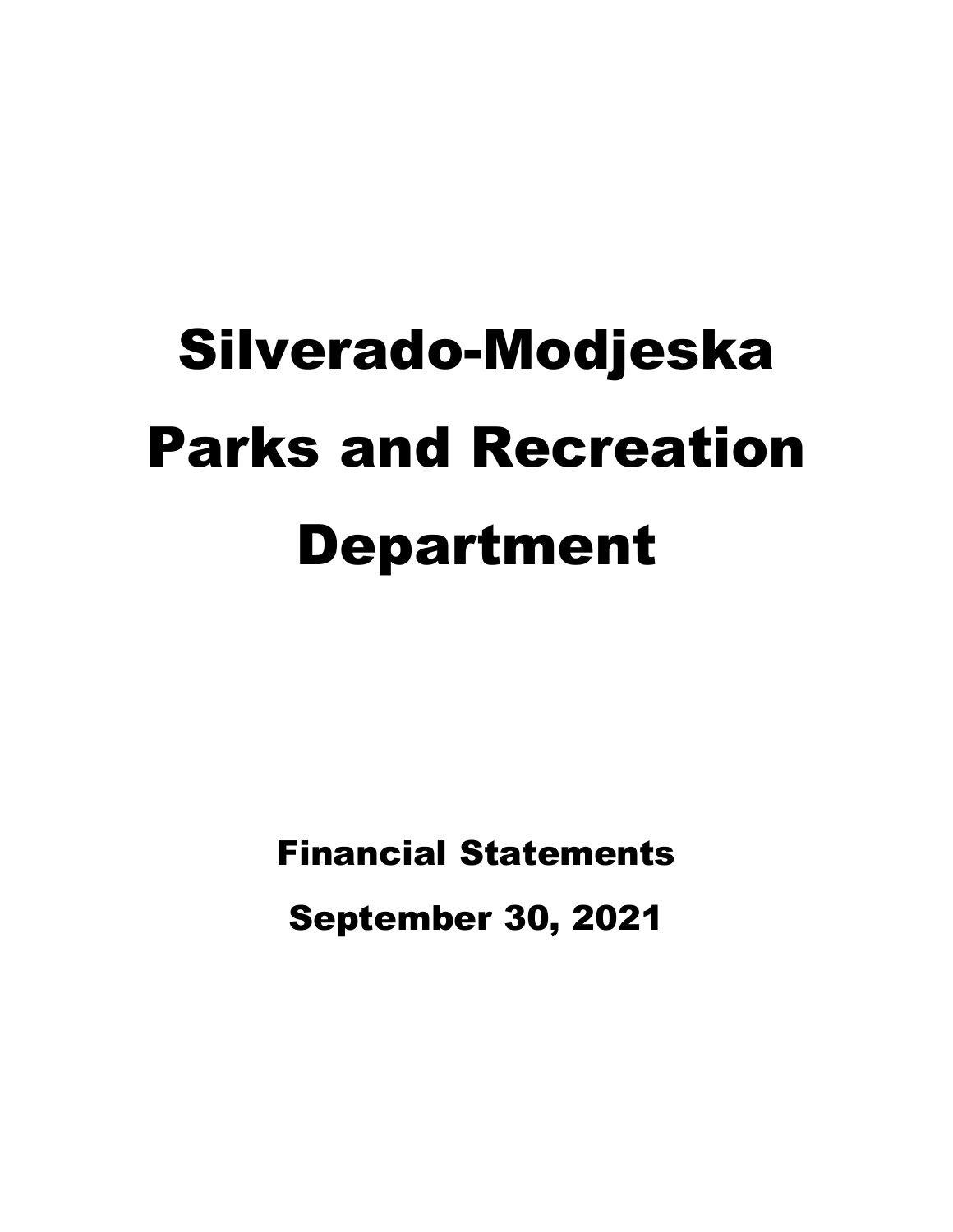#### 4:04 PM Silverado Modjeska Recreation & Parks District 10/13/21 Profit & Loss Accrual Basis **September 2021**

|                                                                                                                                                                                            | <b>Sep 21</b>                                      | Jul - Sep 21                                                |
|--------------------------------------------------------------------------------------------------------------------------------------------------------------------------------------------|----------------------------------------------------|-------------------------------------------------------------|
| <b>Income</b><br>60000 · Recreation Program Income<br>60001 Instructor Fees<br>60003 Silverado Summer Concert Series                                                                       | 60.00<br>1,071.00                                  | 60.00<br>3,591.00                                           |
| 60007 · Flea Market                                                                                                                                                                        | 0.00                                               | 120.00                                                      |
| Total 60000 · Recreation Program Income                                                                                                                                                    | 1,131.00                                           | 3,771.00                                                    |
| 6620 Rents and Concessions                                                                                                                                                                 | 400.00                                             | 750.00                                                      |
| 7670 Miscellaneous Revenue                                                                                                                                                                 | 0.00                                               | 124.63                                                      |
| 7960 Donations/Gifts                                                                                                                                                                       | 0.00                                               | 1,440.00                                                    |
| <b>Total Income</b>                                                                                                                                                                        | 1,531.00                                           | 6,085.63                                                    |
| <b>Expense</b><br>0702 · Telephone<br>1100 · Insurance<br>1300 Maintenance - Equipment<br>1400 · Maintenance - Bldgs & Improvs<br>14001 · Landscaping                                      | 383.64<br>0.00<br>189.67<br>850.00                 | 1,151.94<br>6,951.50<br>236.63<br>1,005.00                  |
| 14002 · Repairs & Renovations (Minor)                                                                                                                                                      | 0.00                                               | 0.00                                                        |
| 14004 Janitorial<br>1400 · Maintenance - Bldgs & Improvs - Other                                                                                                                           | 412.50<br>0.00                                     | 787.50<br>99.12                                             |
| Total 1400 · Maintenance - Bldgs & Improvs                                                                                                                                                 | 1,262.50                                           | 1,891.62                                                    |
| 1500 Donations                                                                                                                                                                             | 0.00                                               | 946.00                                                      |
| 1600 Memberships<br>1800 · Office Expense<br>1900 · Professional/Specialized Srvcs<br>19002 · Legal Services<br>19005 · Administrative<br>19006 · Bookkeeping<br>19009 Website Maintenance | 0.00<br>104.95<br>0.00<br>0.00<br>750.00<br>129.75 | 863.30<br>119.95<br>1,200.00<br>15.00<br>3,750.00<br>168.75 |
| Total 1900 · Professional/Specialized Srvcs                                                                                                                                                | 879.75                                             | 5,133.75                                                    |
| 2800 Utilities<br>28001 · Electricity<br>28002 Waste Disposal<br>28005 Water                                                                                                               | 59.82<br>521.19<br>622.79                          | 197.76<br>1,548.17<br>1,412.68                              |
| Total 2800 Utilities                                                                                                                                                                       | 1,203.80                                           | 3,158.61                                                    |
| 50000 · Recreation Program Expense<br>50002 · Lunch Bunch Expenses<br>50003 · Silverado Summer Concerts<br>50000 · Recreation Program Expense - Other                                      | 154.51<br>0.00<br>0.00                             | 154.51<br>1,474.12<br>946.00                                |
| Total 50000 · Recreation Program Expense                                                                                                                                                   | 154.51                                             | 2,574.63                                                    |
| <b>Total Expense</b>                                                                                                                                                                       | 4,178.82                                           | 23,027.93                                                   |
| Net Income                                                                                                                                                                                 | $-2,647.82$                                        | -16,942.30                                                  |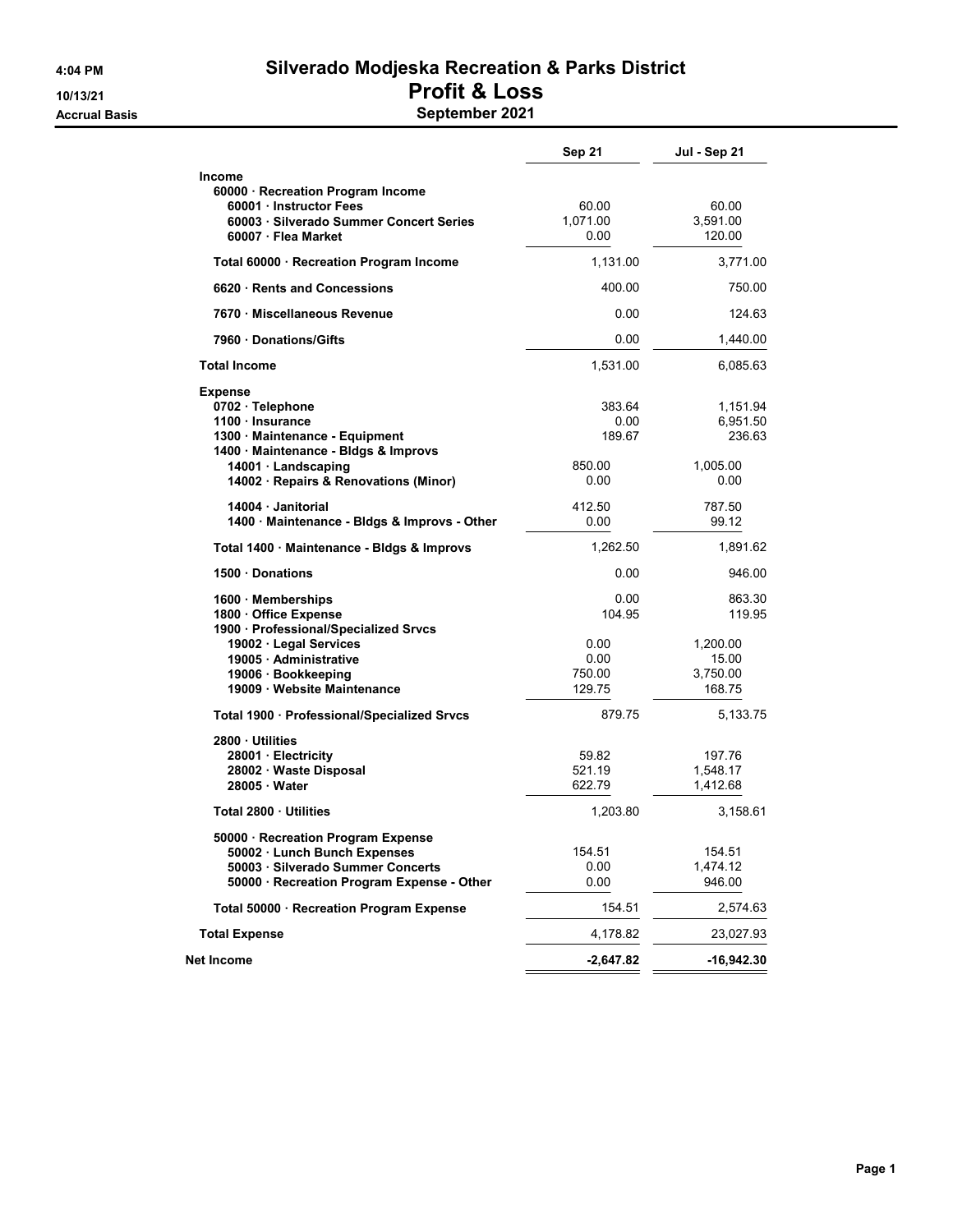# 4:02 PM Silverado Modjeska Recreation & Parks District

# 10/13/21 Profit & Loss

#### Accrual Basis July through September 2021

|                                              | <b>Jul 21</b> | Aug 21   | Sep 21   | <b>TOTAL</b> |
|----------------------------------------------|---------------|----------|----------|--------------|
| Income                                       |               |          |          |              |
| 60000 · Recreation Program Income            |               |          |          |              |
| 60001 Instructor Fees                        | 0.00          | 0.00     | 60.00    | 60.00        |
| 60003 · Silverado Summer Concert Series      | 2,520.00      | 0.00     | 1,071.00 | 3,591.00     |
| 60007 · Flea Market                          | 120.00        | 0.00     | 0.00     | 120.00       |
| Total 60000 · Recreation Program Income      | 2,640.00      | 0.00     | 1,131.00 | 3,771.00     |
| 6620 Rents and Concessions                   | 50.00         | 300.00   | 400.00   | 750.00       |
| 7670 Miscellaneous Revenue                   | 0.00          | 124.63   | 0.00     | 124.63       |
| 7960 Donations/Gifts                         | 555.00        | 885.00   | 0.00     | 1,440.00     |
| <b>Total Income</b>                          | 3,245.00      | 1,309.63 | 1,531.00 | 6,085.63     |
| <b>Expense</b>                               |               |          |          |              |
| 0702 · Telephone                             | 384.25        | 384.05   | 383.64   | 1,151.94     |
| 1100 Insurance                               | 6,951.50      | 0.00     | 0.00     | 6,951.50     |
| 1300 Maintenance - Equipment                 | 46.96         | 0.00     | 189.67   | 236.63       |
| 1400 Maintenance - Bldgs & Improvs           |               |          |          |              |
| 14001 · Landscaping                          | $-515.00$     | 670.00   | 850.00   | 1.005.00     |
| 14002 · Repairs & Renovations (Minor)        | 0.00          | 0.00     | 0.00     | 0.00         |
| 14004 Janitorial                             | 375.00        | 0.00     | 412.50   | 787.50       |
| 1400 · Maintenance - Bldgs & Improvs - Other | 0.00          | 99.12    | 0.00     | 99.12        |
| Total 1400 · Maintenance - Bldgs & Improvs   | $-140.00$     | 769.12   | 1,262.50 | 1,891.62     |
| 1500 Donations                               | 946.00        | 0.00     | 0.00     | 946.00       |
| 1600 · Memberships                           | 863.30        | 0.00     | 0.00     | 863.30       |
| 1800 Office Expense                          | 0.00          | 15.00    | 104.95   | 119.95       |
| 1900 · Professional/Specialized Srvcs        |               |          |          |              |
| 19002 · Legal Services                       | 225.00        | 975.00   | 0.00     | 1,200.00     |
| 19005 Administrative                         | 15.00         | 0.00     | 0.00     | 15.00        |
| 19006 · Bookkeeping                          | 2,250.00      | 750.00   | 750.00   | 3,750.00     |
| 19009 Website Maintenance                    | 0.00          | 39.00    | 129.75   | 168.75       |
| Total 1900 · Professional/Specialized Srvcs  | 2,490.00      | 1,764.00 | 879.75   | 5,133.75     |
| 2800 Utilities                               |               |          |          |              |
| 28001 · Electricity                          | 76.31         | 61.63    | 59.82    | 197.76       |
| 28002 · Waste Disposal                       | 505.79        | 521.19   | 521.19   | 1,548.17     |
| 28005 Water                                  | 406.40        | 383.49   | 622.79   | 1,412.68     |
| Total 2800 · Utilities                       | 988.50        | 966.31   | 1,203.80 | 3,158.61     |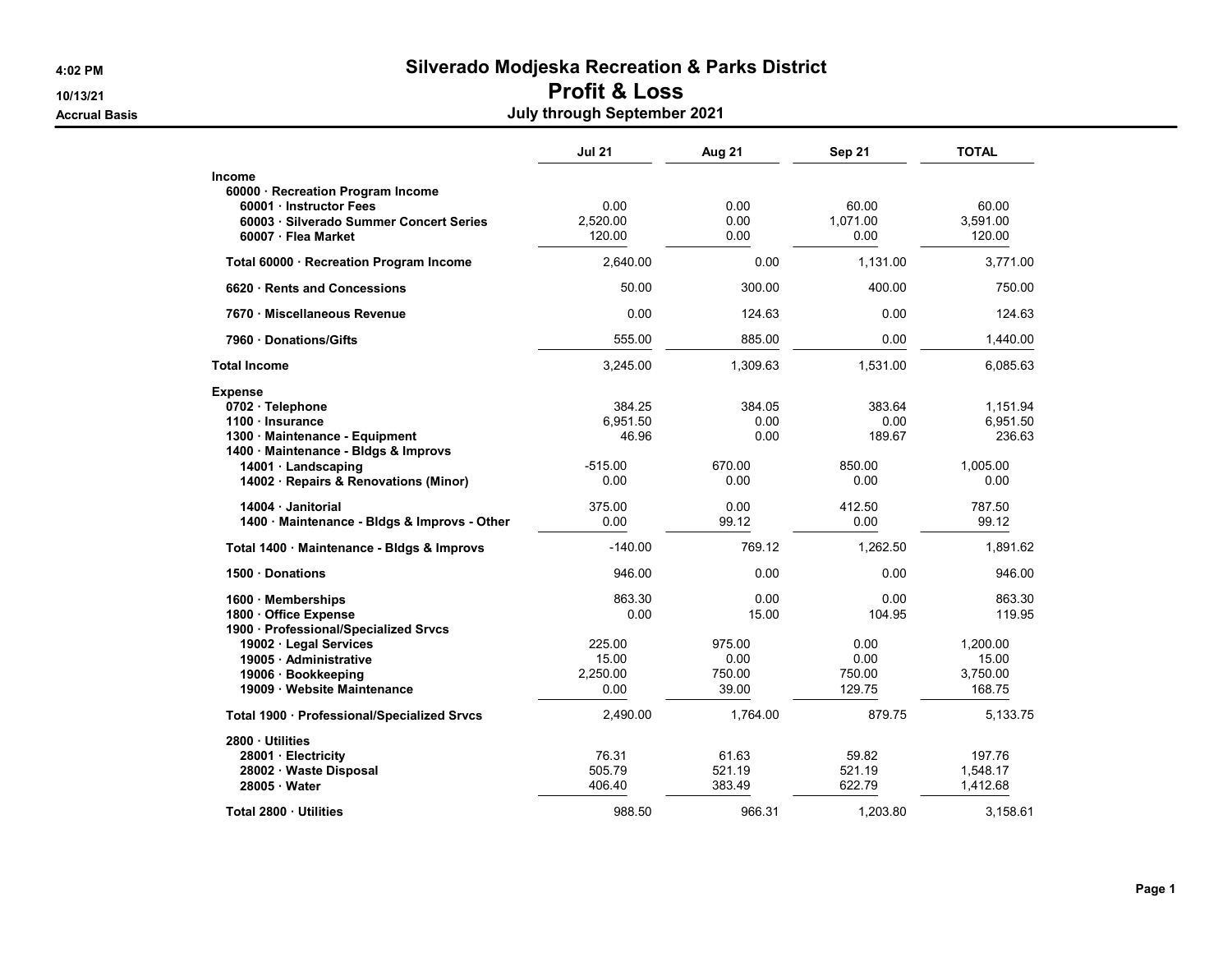| 4:02 PM              | <b>Silverado Modjeska Recreation &amp; Parks District</b> |                          |             |             |              |  |  |  |
|----------------------|-----------------------------------------------------------|--------------------------|-------------|-------------|--------------|--|--|--|
| 10/13/21             |                                                           | <b>Profit &amp; Loss</b> |             |             |              |  |  |  |
| <b>Accrual Basis</b> | July through September 2021                               |                          |             |             |              |  |  |  |
|                      |                                                           | <b>Jul 21</b>            | Aug 21      | Sep 21      | <b>TOTAL</b> |  |  |  |
|                      | 50000 · Recreation Program Expense                        |                          |             |             |              |  |  |  |
|                      | 50002 · Lunch Bunch Expenses                              | 0.00                     | 0.00        | 154.51      | 154.51       |  |  |  |
|                      | 50003 · Silverado Summer Concerts                         | 359.81                   | 1.114.31    | 0.00        | 1.474.12     |  |  |  |
|                      | 50000 · Recreation Program Expense - Other                | 946.00                   | 0.00        | 0.00        | 946.00       |  |  |  |
|                      | Total 50000 · Recreation Program Expense                  | 1,305.81                 | 1.114.31    | 154.51      | 2,574.63     |  |  |  |
|                      | <b>Total Expense</b>                                      | 13,836.32                | 5,012.79    | 4,178.82    | 23,027.93    |  |  |  |
|                      | Net Income                                                | $-10.591.32$             | $-3.703.16$ | $-2.647.82$ | $-16.942.30$ |  |  |  |

=

⋍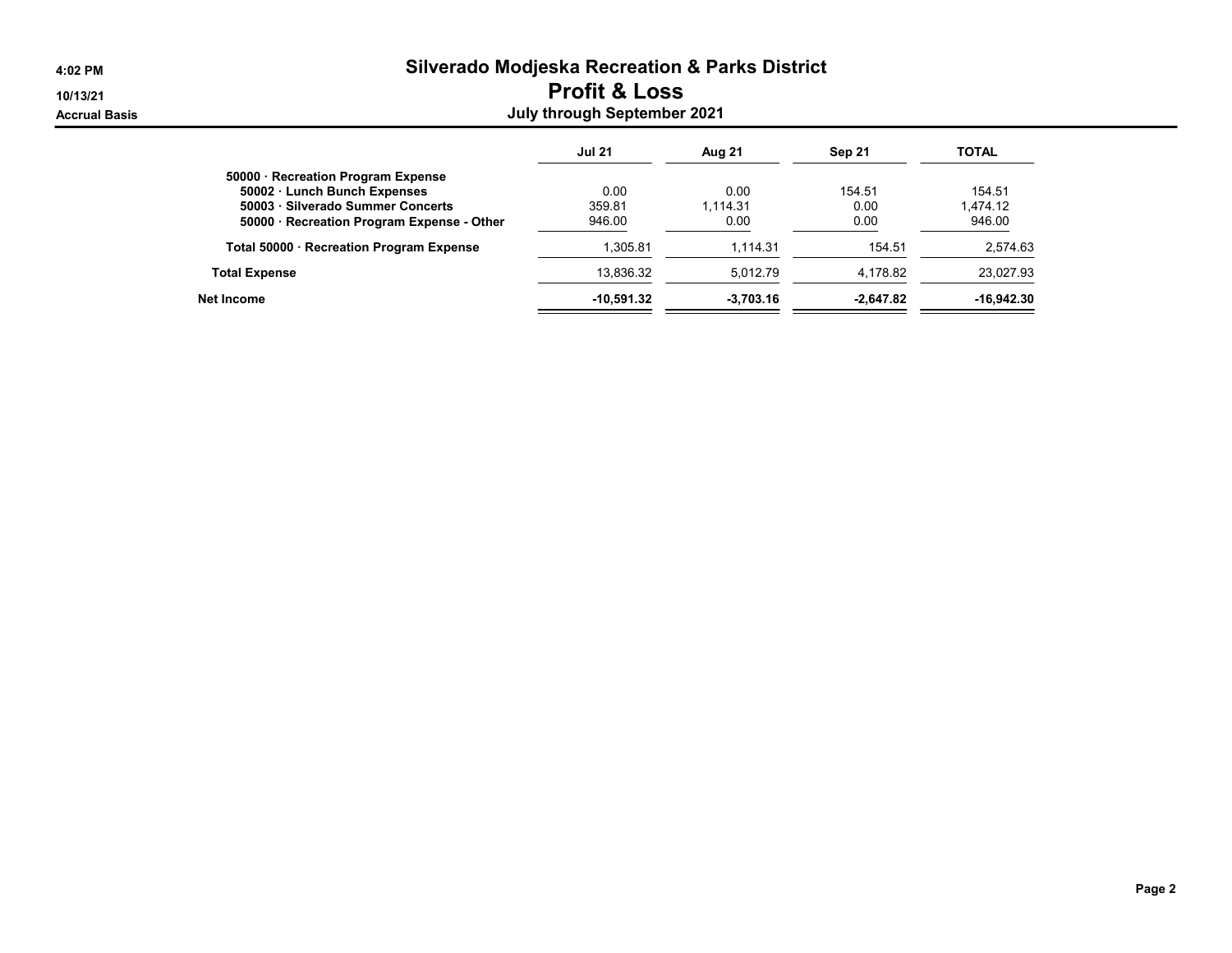# 3:53 PM Silverado Modjeska Recreation & Parks District 10/13/21 **Balance Sheet**

Cash Basis **As of September 30, 2021** 

|                                                                                                                                                     | Sep 30, 21                            |
|-----------------------------------------------------------------------------------------------------------------------------------------------------|---------------------------------------|
| <b>ASSETS</b>                                                                                                                                       |                                       |
| <b>Current Assets</b><br><b>Checking/Savings</b><br>8010 · County Checking Account<br>8020 · BofA Rec Checking Account                              | 137,088.35<br>98,058.36               |
| <b>Total Checking/Savings</b>                                                                                                                       | 235,146.71                            |
| <b>Other Current Assets</b><br>8250 · Interest Receivable                                                                                           | 125.67                                |
| <b>Total Other Current Assets</b>                                                                                                                   | 125.67                                |
| <b>Total Current Assets</b>                                                                                                                         | 235,272.38                            |
| <b>Other Assets</b><br>8211 Interfund Receivable<br>82111 · Loan to SCC (2nd Loan)<br>8211 Interfund Receivable - Other                             | 66,447.95<br>66,048.00                |
| Total 8211 · Interfund Receivable                                                                                                                   | 132,495.95                            |
| <b>Total Other Assets</b>                                                                                                                           | 132,495.95                            |
| <b>TOTAL ASSETS</b>                                                                                                                                 | 367,768.33                            |
| LIABILITIES & EQUITY<br>Liabilities<br><b>Current Liabilities</b><br><b>Accounts Payable</b><br>9010 Accounts Payable<br>9025 · Stale Dated Payable | $-9.16$<br>50.00                      |
| <b>Total Accounts Payable</b>                                                                                                                       | 40.84                                 |
| <b>Other Current Liabilities</b><br>9001 CAPRI Stage Repair Funds<br>9120 Development Deposits                                                      | 8,584.88<br>13,600.00                 |
| <b>Total Other Current Liabilities</b>                                                                                                              | 22,184.88                             |
| <b>Total Current Liabilities</b>                                                                                                                    | 22,225.72                             |
| <b>Total Liabilities</b>                                                                                                                            | 22,225.72                             |
| Equity<br>3900 · Retained Earnings<br>9990 Fund Balance-Unrestricted<br><b>Net Income</b>                                                           | -5,665.15<br>369,524.42<br>-18,316.66 |
| <b>Total Equity</b>                                                                                                                                 | 345,542.61                            |
| TOTAL LIABILITIES & EQUITY                                                                                                                          | 367,768.33                            |
|                                                                                                                                                     |                                       |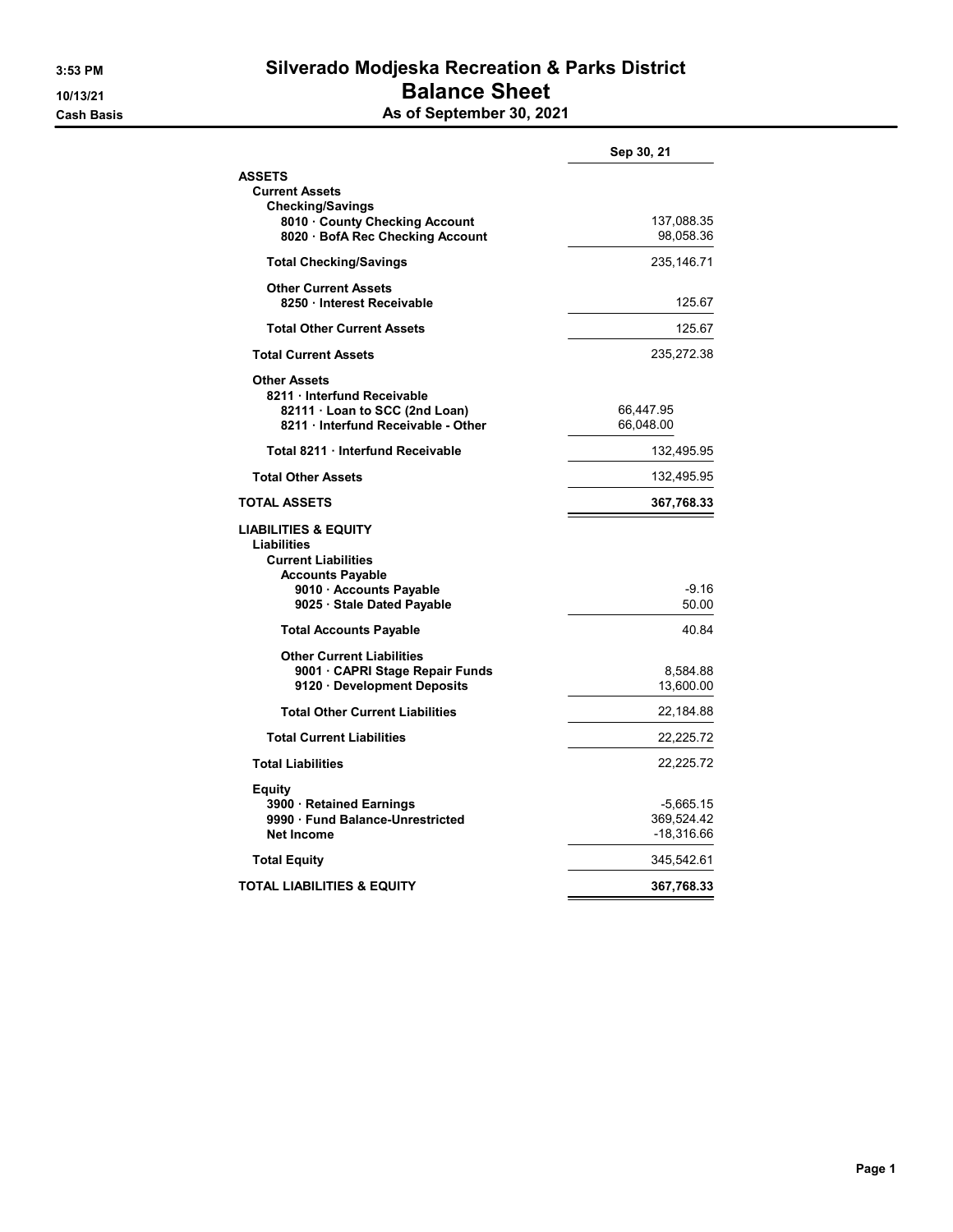## 3:46 PM Silverado Modjeska Recreation & Parks District 10/13/21 Transaction List by Vendor

#### September 2021

| <b>Type</b>                          | <b>Date</b> | Num   | Memo          | <b>Account</b>           | Cir      | <b>Split</b>          | <b>Debit</b> | <b>Credit</b> |
|--------------------------------------|-------------|-------|---------------|--------------------------|----------|-----------------------|--------------|---------------|
| AT&T                                 |             |       |               |                          |          |                       |              |               |
| Check                                | 09/01/2021  |       | 714-649-2850  | $8020 \cdot$ BofA Rec Ch | $\times$ | $0702 \cdot$ Telepho  |              | 99.34         |
| <b>Bennett Design</b>                |             |       |               |                          |          |                       |              |               |
| Bill                                 | 09/18/2021  | 10798 | Inv 10798     | 9010 · Accounts Pa       |          | -SPLIT-               |              | 129.75        |
| <b>Bill Pmt -Check</b>               | 09/20/2021  | 3459  | Inv 10780     | $8020 \cdot$ BofA Rec Ch |          | $9010 \cdot$ Account  |              | 39.00         |
| Chaix, Steve                         |             |       |               |                          |          |                       |              |               |
| Bill                                 | 09/24/2021  | Augus | August Servic | 9010 · Accounts Pa       |          | $14004 \cdot$ Janitor |              | 412.50        |
| <b>Bill Pmt -Check</b>               | 09/29/2021  | 3462  | August Servic | 8020 · BofA Rec Ch       |          | $9010 \cdot$ Account  |              | 412.50        |
| <b>Cox Communications</b>            |             |       |               |                          |          |                       |              |               |
| Check                                | 09/23/2021  |       | Account #001  | $8020 \cdot$ BofA Rec Ch | X.       | $0702 \cdot$ Telepho  |              | 284.30        |
| <b>Home Depot</b>                    |             |       |               |                          |          |                       |              |               |
| Bill                                 | 09/05/2021  | 49730 | 6035 3225 31  | 9010 Accounts Pa         |          | -SPLIT-               |              | 189.67        |
| <b>Bill Pmt -Check</b>               | 09/29/2021  | 3464  | 6035 3225 31  | 8020 · BofA Rec Ch       |          | 9010 · Account        |              | 189.67        |
| <b>Irvine Ranch Water District</b>   |             |       |               |                          |          |                       |              |               |
| Check                                | 09/20/2021  |       | 7863810000,   | $8020 \cdot$ BofA Rec Ch | X.       | $28005 \cdot Water$   |              | 486.25        |
| Check                                | 09/20/2021  |       | 7863810000,   | 8020 · BofA Rec Ch       | $\times$ | $28005 \cdot Water$   |              | 15.71         |
| Check                                | 09/21/2021  |       | 7863810000,   | 8020 · BofA Rec Ch       | X.       | $28005 \cdot Water$   |              | 120.83        |
| <b>Isabell Kerins</b>                |             |       |               |                          |          |                       |              |               |
| Bill                                 | 09/02/2021  | OOP   | Out-of-Pocket | 9010 · Accounts Pa       |          | 50002 · Lunch         |              | 90.60         |
| <b>Bill Pmt -Check</b>               | 09/03/2021  | 3455  | Out-of-Pocket | $8020 \cdot$ BofA Rec Ch | $\times$ | $9010 \cdot$ Account  |              | 90.60         |
| <b>One Counted Finch Bookkeeping</b> |             |       |               |                          |          |                       |              |               |
| Bill                                 | 09/20/2021  | SMRP  | August Servic | 9010 Accounts Pa         |          | 19006 · Bookk         |              | 750.00        |
| <b>Bill Pmt -Check</b>               | 09/22/2021  | 3457  | August Servic | 8020 · BofA Rec Ch       |          | $9010 \cdot$ Account  |              | 750.00        |
| P & M Plumbing                       |             |       |               |                          |          |                       |              |               |
| <b>Bill Pmt -Check</b>               | 09/29/2021  | 3461  | Tested & Cert | 8020 · BofA Rec Ch       |          | $9010 \cdot$ Account  |              | 160.00        |
| Sasha Sill                           |             |       |               |                          |          |                       |              |               |
| Bill                                 | 09/08/2021  | OOP,  | Reimburseme   | 9010 · Accounts Pa       |          | $50002 \cdot$ Lunch   |              | 63.91         |
| <b>Bill Pmt -Check</b>               | 09/08/2021  | 3458  | Reimburseme   | 8020 · BofA Rec Ch       | $\times$ | $9010 \cdot$ Account  |              | 63.91         |
| <b>Southern California Edison</b>    |             |       |               |                          |          |                       |              |               |
| Check                                | 09/22/2021  |       | 700390193052  | 8020 · BofA Rec Ch       | X        | 28001 · Electri       |              | 59.82         |
| <b>Specialized Tree Works</b>        |             |       |               |                          |          |                       |              |               |
| Bill                                 | 09/08/2021  | 8556  | 2021 Maint S  | 9010 · Accounts Pa       |          | -SPLIT-               |              | 850.00        |
| <b>Bill Pmt -Check</b>               | 09/29/2021  | 3463  | 2021 Maint S  | $8020 \cdot$ BofA Rec Ch |          | $9010 \cdot$ Account  |              | 850.00        |
| <b>Stephanie Bailey</b>              |             |       |               |                          |          |                       |              |               |
| Bill                                 | 09/03/2021  | OOP,  | iBoysoft Data | 9010 Accounts Pa         |          | $1800 \cdot$ Office E |              | 89.95         |
| <b>Bill Pmt -Check</b>               | 09/03/2021  | 3456  | iBoysoft Data | 8020 · BofA Rec Ch       | X        | 9010 · Account        |              | 89.95         |
| <b>Waste Management of OC</b>        |             |       |               |                          |          |                       |              |               |
| Check                                | 09/22/2021  |       | 04300009263   | $8020 \cdot$ BofA Rec Ch | $\times$ | 28002 · Waste         |              | 249.27        |
| Check                                | 09/22/2021  |       | 04300009263   | 8020 · BofA Rec Ch       | X        | 28002 · Waste         |              | 249.27        |
| Check                                | 09/22/2021  |       | 04300009263   | 8020 · BofA Rec Ch       | $\times$ | 28002 · Waste         |              | 22.65         |